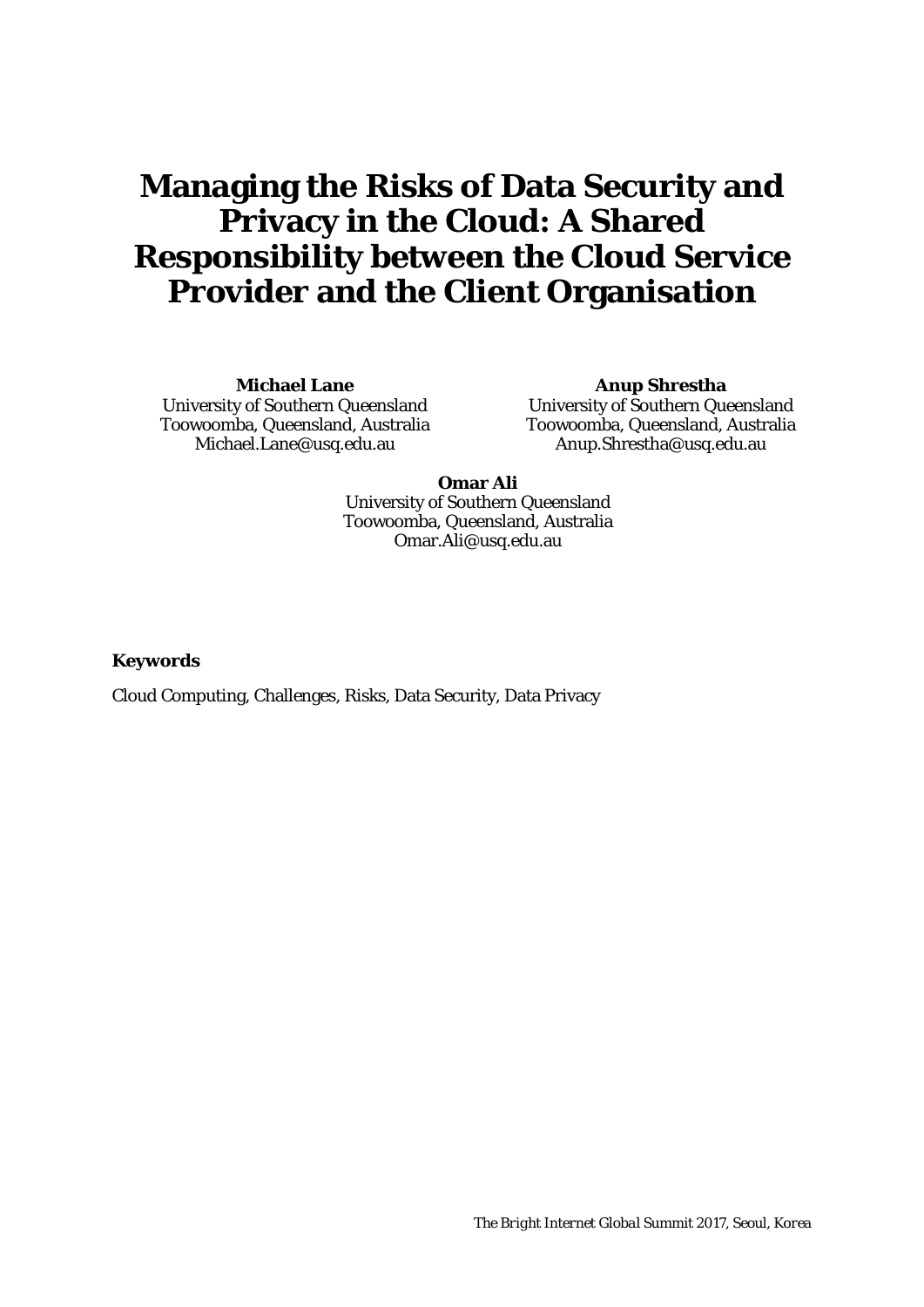# **Managing the Risks of Data Security and Privacy in the Cloud: A Shared Responsibility between the Cloud Service Provider and the Client Organisation**

### **Introduction**

Cloud computing has received much attention from both industry and academia in the last 10 years and is considered to be a major paradigm shift in Information Communications and Technology (ICT) (Ren et al. 2012; Cloud Security Alliance 2016, 2017) in terms of how ICT can be delivered and managed via the 'cloud'. However, while cloud computing presents many opportunities for organisations it also presents many challenges in terms of data security and privacy (Chen & Zhao 2012; Liu et al. 2015; Singh et al. 2016). We argue in this paper that the risks associated with ensuring appropriate levels of data security and privacy at the different layers in the cloud computing stack are particularly challenging for the client organisation. This is due to (1) increasing importance of data/information for organisations and (2) the different configurations of cloud computing services and deployment models that are possible. Cloud computing services can be delivered in terms of one or more services such as infrastructure, platform and software and in terms of one or more deployment models such as public, private, hybrid and community. These different configurations of one or more cloud computing services and cloud computing deployment models mean that not one party is totally responsible for data security and privacy in a cloud computing service. We also believe that it is highly likely that many client organisations are not fully aware and do not have appropriate risk management and mitigation strategies in place for data security and privacy risks that may exist in current cloud computing services that they are using. Hence data security and privacy in cloud computing services needs to be a shared responsibility between the client organisation and the cloud computing service provider (CSP). The client organisation needs to fully aware of what are the responsibilities of their CSP(s) and are they meeting these? What are the responsibilities of the client organisation and are they meeting these? And what are shared responsibilities between the CSP(s) and the client organisation in order to ensure that appropriate data security controls are in place for cloud computing services being used.

The structure of this paper is as follows. First we define and discuss cloud computing as a concept which is internet based and consists of different types of cloud computing services and different types of deployment models. Then, we argue why data security and privacy is a critical challenge for organisations who have or are considering adopting cloud computing services via one or more cloud computing deployment models. Furthermore, the associated risks to data security and privacy in the cloud need to be managed and mitigated with appropriate controls to an acceptable level. Next, we introduce the concept of shared responsibility between the cloud service provider and client organisations for managing risks associated with data security and privacy in the cloud. Then, we describe and justify the proposed methodology for this research in progress project. Finally, we conclude this paper by highlighting the planned contributions for research and practice by highlighting importance of a shared responsibility framework for the governance of data security and privacy in cloud computing services.

### **Cloud Computing – Definition, Services and Deployment Models**

ISO/IEC (2014) provides the following definition: 'A Paradigm for enabling network access to a scalable and elastic pool of shareable physical or virtual resources with self-service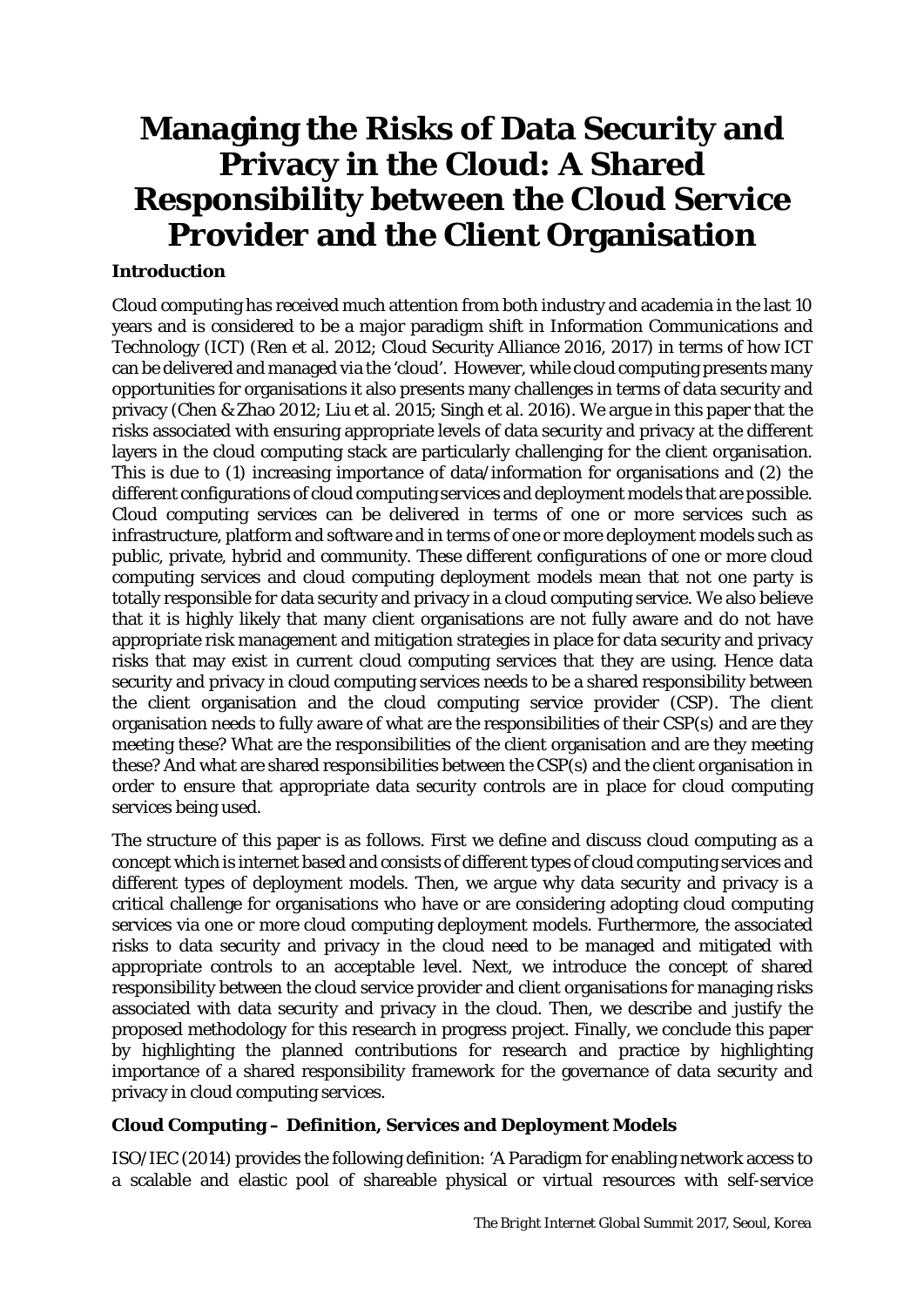provisioning and administration on-demand'. Similarly, Cloud computing is defined as a model for enabling ubiquitous, convenient, on-demand network access to a shared pool of configurable computing resources (e.g., networks, servers, storage, applications, and services) that can be rapidly provisioned and released with minimal management effort or service provider interaction (Mell & Grance, 2011). NIST provides a comprehensive conceptualisation of cloud computing as five essential characteristics, three cloud service models and four cloud deployment models (See Figure 1) (Cloud Security Alliance 2017).



**Figure 1: Cloud Computing: Essential Characteristics, Service Models and Deployment Models (Adapted from Cloud Security Alliance 2017)**

### **Data security threats in cloud computing**

Cloud Security Alliance (2013, 2016) identified a Top 9 coined as 'The Notorious Nine: Cloud Computing Top Threats in 2013' and a subsequent top 12 security threats coined as 'The Treacherous 12: Top Threats to Cloud Computing' in 2016. These are ranked in order of severity if the security threat is realised. (1) Data Breaches (2) Weak Identity, Credential and Access Management (3) Insecure APIs (4) System and Application Vulnerabilities (5) Account Hijacking (6) Malicious Insiders (7) Advanced Persistent Threats (APTs) (8) Data Loss (9) Insufficient Due Diligence (10) Abuse and Nefarious Use of Cloud Services (11) Denial of Service and (12) Shared Technology Vulnerabilities. Clearly it is evident from these cloud computing security threat rankings that data security is of paramount importance. Hussain et al. 2016 also noted that data security was a high priority particular in SaaS applications. Data Breaches are ranked number 1 in 2013 and 2016 and Data Loss is ranked 2 and 8 in both years while many of the other security threats are likely to impact on data security such as Account/Service Hijacking (may give unauthorised person access to sensitive data), Malicious Insiders (this is internal threat from CSP employees) and Misuse of Cloud Services (A CSP employees may access sensitive data of an organisation) and Shared Technology Vulnerabilities (Multi-Tenancy nature of cloud computing may exposure an organisation's data) etc. It should also be noted that Insufficient Due Diligence was ranked 8 and 9 in 2013 and 2016 and emphasises that ensuring that cloud computing is meeting an organisation's data security and privacy obligations is indeed a shared responsibility. Liu et al. 2015 and Singh et al. 2016 arrived at similar conclusion and categorised major security and privacy concerns with cloud services into loss of control, lack of transparency, virtualisation issues, multitenancy issues and management issues. They identified a number of technology and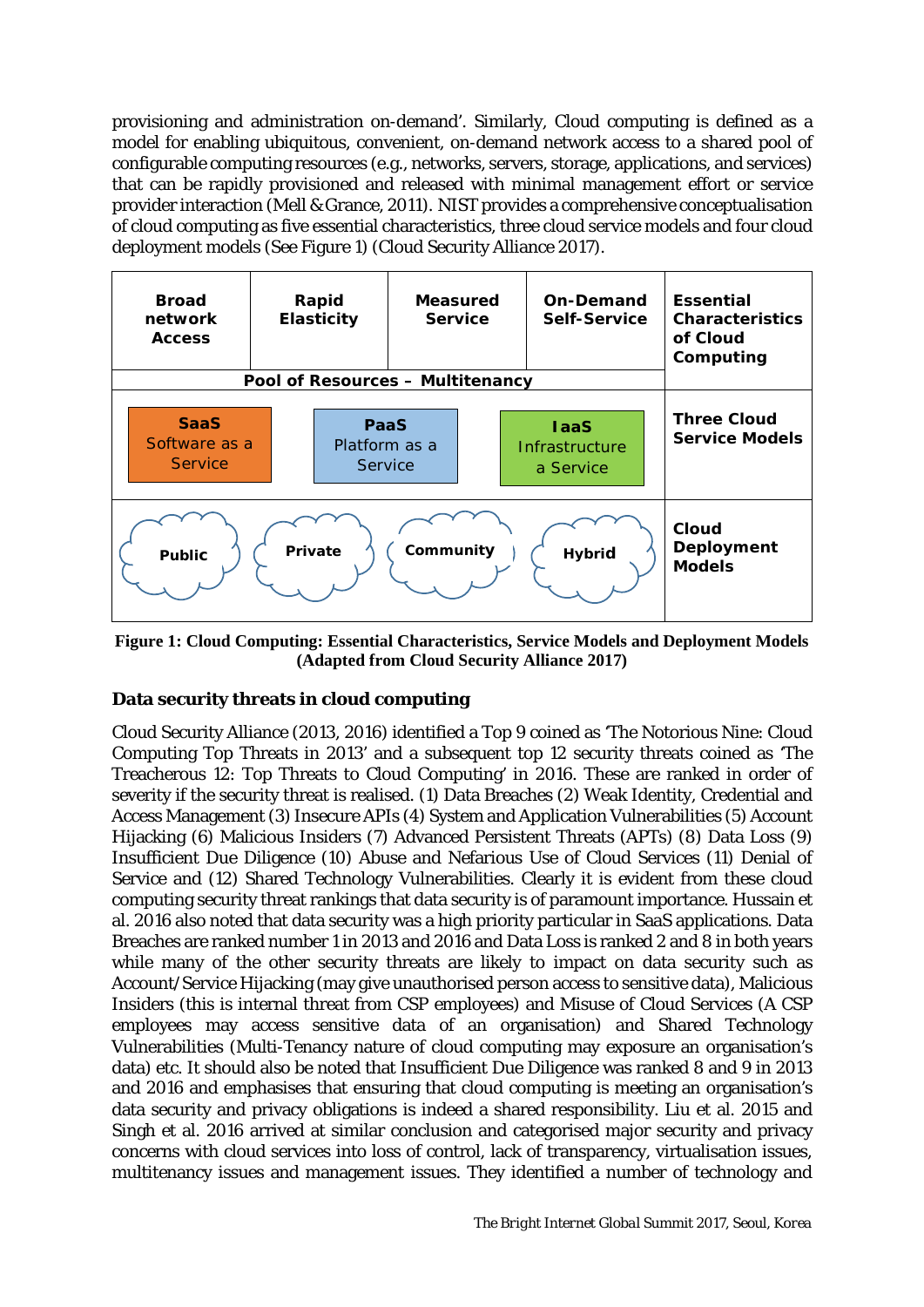management security and privacy controls but noted that there are still many gaps in the identified areas of concern.

Google Infrastructure - Security Design Overview (2017) provides a good overview of how a cloud service provider such as Google can provide security for the different layers and service models in the cloud computing stack. Google emphasise that the security of their cloud infrastructure takes a holistic approach from physical security of data centres, to the security of cloud computing hardware and software that underpinning their cloud computing infrastructure to the physical technical and administrative security controls that are put in place to achieve preventive, detective and corrective security functionality in a cloud service (Liu et al. 2015). A detailed analysis on the data security and privacy controls provided in the cloud by prominent CSPs reveals the following matrix of different types of security controls that would need to be put in place in the different cloud services models [\(www.amazon.com;](http://www.amazon.com/) [www.microsoft.com;](http://www.microsoft.com/) [www.ibm.com;](http://www.ibm.com/) [www.techtalk.com\)](http://www.techtalk.com/).

| Table 2 Mapping responsibility for data Security & privacy requirements<br>to cloud service models: (developed from Microsoft, Techtalk, IBM, and |                   |             |               |            |               |             |   |
|---------------------------------------------------------------------------------------------------------------------------------------------------|-------------------|-------------|---------------|------------|---------------|-------------|---|
| Amazon)<br>C= Client; CSP = Cloud Service Provider                                                                                                |                   |             |               |            |               |             |   |
| <b>Responsibility</b>                                                                                                                             | $On -$<br>premise | <b>SaaS</b> |               | PaaS       |               | <b>IaaS</b> |   |
| Data Governance                                                                                                                                   | C                 |             | C             |            | C             |             | C |
| <b>Endpoints Protection</b>                                                                                                                       | $\mathsf{C}$      |             | C             |            | $\mathcal{C}$ |             |   |
| <b>User Access</b>                                                                                                                                | $\mathcal{C}$     |             | $\mathbf C$   |            | C             |             |   |
| <b>Management</b>                                                                                                                                 |                   |             |               |            |               |             |   |
| <b>Identity Infrastructure</b>                                                                                                                    | C                 | CSP         | $\mathcal{C}$ | CSP        | C             |             |   |
| Application                                                                                                                                       | C                 | CSP         |               | CSP        | $\mathcal{C}$ |             |   |
| <b>Network Control</b>                                                                                                                            | C                 | CSP         |               | CSP        | $\mathcal{C}$ |             |   |
| <b>OS Security</b>                                                                                                                                | C                 | CSP         |               | <b>CSP</b> |               |             |   |
| Host                                                                                                                                              |                   | CSP         |               | CSP        |               | CSP         |   |
| <b>Network</b>                                                                                                                                    |                   | <b>CSP</b>  |               | <b>CSP</b> |               | <b>CSP</b>  |   |
| Data Centre                                                                                                                                       |                   | CSP         |               | CSP        |               | CSP         |   |

Clearly again the mapping of cloud security responsibilities between the CSP and client organisation in Table 2 demonstrates that there is an overlapping of responsibility for some of the security controls that need to be put in place. However data security and more broadly data governance is primarily the responsibility of the client organisation, although poor security or security vulnerabilities in lower levels of the cloud computing stack can obviously impact on data security and privacy. Furthermore given that data breaches, data loss and data deletion are major concerns, data classification will play increasingly important role, in determining what is the appropriate level of security and privacy for different types of data that is stored and processed in the cloud.

### **Shared Responsibility Framework - Managing Data Security in the Cloud**

Key CSPs, such as Amazon, Google and Microsoft have already highlighted that security is a *shared responsibility* where they have the responsibility "of" the cloud, however users are largely responsible for security "in" the cloud (see, Amazon Shared Responsibility Model: [https://aws.amazon.com/compliance/shared-responsibility-model/,](https://aws.amazon.com/compliance/shared-responsibility-model/) Google Cloud Platform – customer responsibility matrix: <https://cloud.google.com/security/> or Microsoft Azure Shared Responsibilities: [https://gallery.technet.microsoft.com/Shared-Responsibilities-](https://gallery.technet.microsoft.com/Shared-Responsibilities-81d0ff91)[81d0ff91\)](https://gallery.technet.microsoft.com/Shared-Responsibilities-81d0ff91). Considerations for shared responsibilities are also provided in the US National Institute of Science and Technology (NIST) standards and PCI DSS Cloud Computing Guidelines (Grance & Jansen 2011; PCI DSS 2013).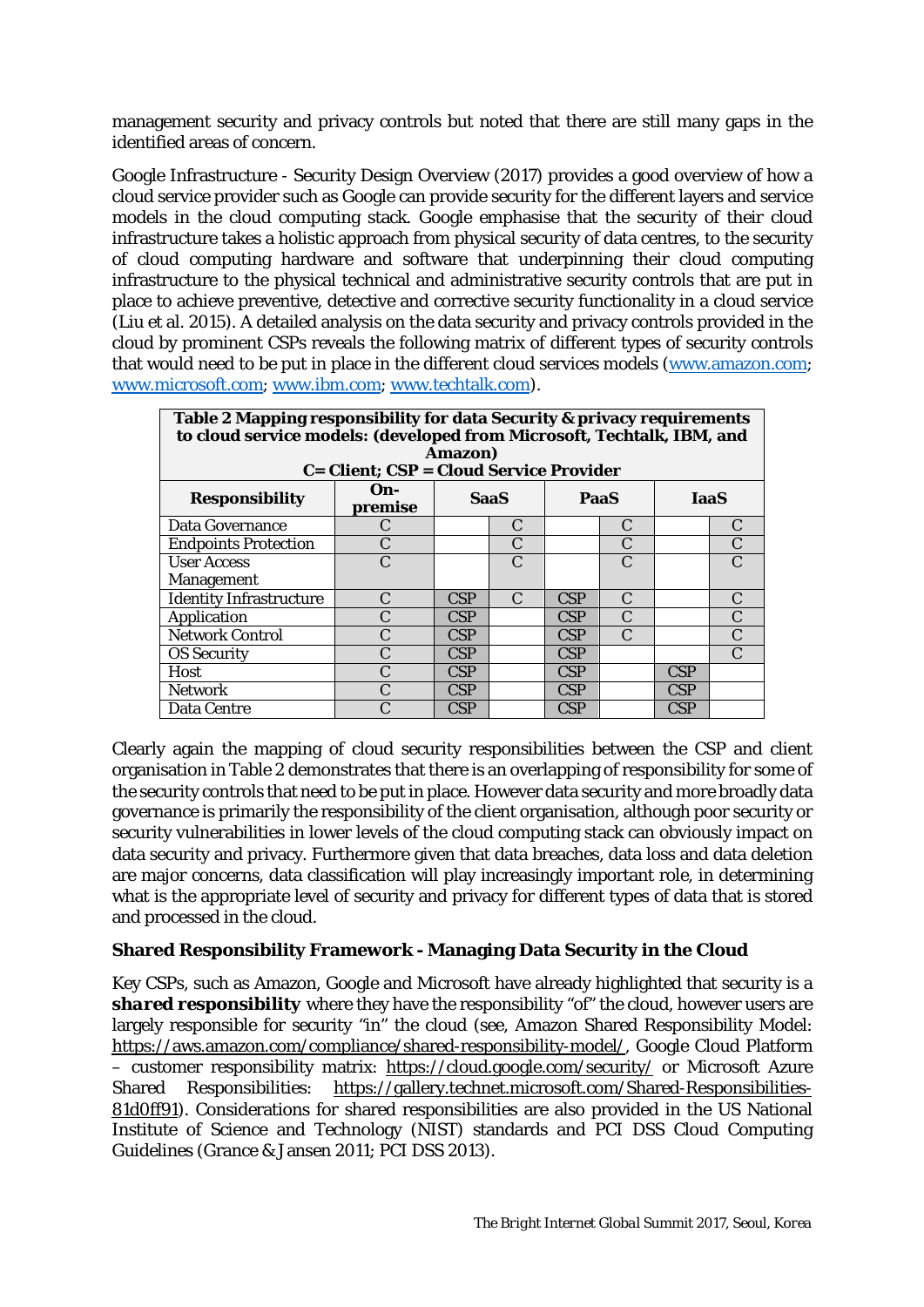Clearly when we examine the AWS Shared Responsibility Model (AWS 2017), their focus of responsibility is largely in IaaS. It is apparent that there is a significant onus on the customer or consumer of AWS cloud services to do their due diligence and ensure that the appropriate controls are in place to ensure appropriate level of data security and privacy particularly in PaaS and more so in SaaS and depending on the type of cloud deployment model(s) being used, this complicates matters even further.

Microsoft also view cloud services security as a shared responsibility between the CSP and the client organisation (see Figure 2) (Simorjay 2017) drawing heavily on PCI DSS 3.2 standard (PCI DSS 2017). Interestingly they see data classification and accountability as solely, the responsibility of client organisation across all three cloud services models. It is only at the lower levels of network stack that physical security, host infrastructure and network controls are primarily the responsibility of cloud service provider. While client and endpoint protection, identity and access management and application level controls are a shared responsibility the responsibility resides largely with the client organisation. Moreover with the SaaS, a larger level of responsibility is shared by the client organisation provider and progressively the CSP needs to assume great responsibility for security with PaaS and IaaS. However, clearly this shared responsibility model indicates that the responsibility for data security largely resides with the client organisation.



#### **Figure 2: Shared Responsibility for Three Cloud Services Models (adopted from Simorjay 2017)**

The Google Cloud Platform: Customer Responsibility Matrix (Google 2017) also emphasises that security including data security in their Google Cloud Platform is indeed a shared responsibility. Using the Payment Card Industry Data Security Standard (PCI DSS 2017) Google outline in a detailed document what are responsibilities of the GCP as a cloud service provider and the client organisation drawing on a PCI-DSS Responsibility Matrix. Google adheres to the PCI-DSS requirements set forth for a level 1 Service provider, in other words Google Cloud Platform (GCP) is required to be compliant with PCI DSS and all requirements that directly apply to a service provider. GCP is also very clear that with regard to GCP hosting of cloud services some of the PCI DSS requirements are the sole responsibility and need to be implemented by GCP, some of PCI DSS requirements are the sole responsibility and need to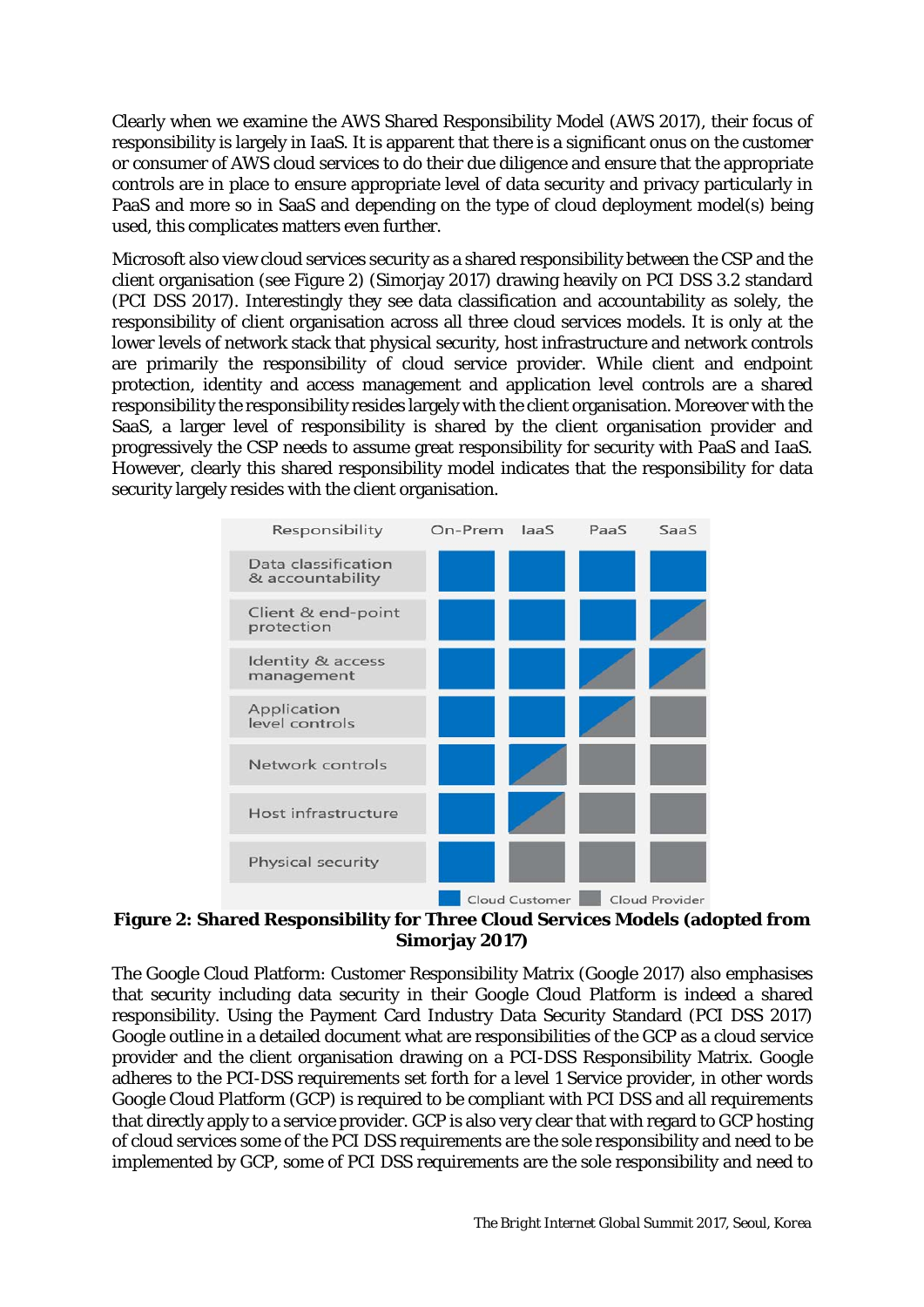be implemented by the customer and whereas some are a shared responsibility and need to be implemented in part by both parties.

In this light, we propose that the principle of shared responsibility for data security and privacy in cloud computing (de Bruin & Floridi 2016) is an important perspective to be considered in applying the key principles of the Bright Internet Framework (Lee 2015, 2016). We believe that the use of cloud services by an organisation is a shared responsibility around storing potentially confidential data on a system that the organisation may not own or otherwise control (Sheppard 2014). While most cloud service providers promise that "reasonable" care is undertaken to minimize the risks to data security and privacy, the onus of doing due diligence of a cloud service provider's security practices is very much the responsibility of the organisation itself. As organisations increasingly move large parts of their enterprise ICT into the cloud it is essential that they understand the technology and security best practices that both the cloud provider and themselves can leverage to effectively minimize the risks ensuring appropriate level of security and privacy for their data. The Bright Internet initiative provides an excellent framework to lay out the principles of origin responsibility and deliverer responsibility of Internet traffic (Lee 2015, 2016). However, we believe the Bright Internet framework can be enhanced by including a shared responsibility that acknowledges the responsibility of the recipient/client organisation in the framework. A shared responsibility that includes clear expectations from the "user" side as well as the CSP will empower the Bright Internet initiative to fulfil its key goals of preventing anonymous malicious attacks from anonymous origins while maintaining freedom of expression and privacy protection in the cloud that adheres to the relevant legal jurisdictions and privacy laws.

## **Proposed Methodology**

A Design science approach is appropriate for this research where the main aim is to design, implement and evaluate the principle of shared responsibility for the risks associated with data security and privacy in cloud computing environment. This Artefact, a shared responsibility framework for data security and privacy in cloud services will be designed from existing literature and current practice and implemented and evaluated as a comprehensive framework for solving a real world problem, proactively identifying and managing risks to data security and privacy in a range of cloud computing services (Hevner et al. 2004; Peffers et al. 2007). The Artefact will be evaluated across a range of client organisations using one or more cloud computing services via one or more cloud deployment models of one or more CSP(s).

### **Proposed contribution to theory and practice**

Organisations will increasingly move large parts of their enterprise ICT to the cloud. However, currently many organisations do not fully understand how to ensure appropriate data governance – security and privacy in the cloud services being utilised. The problem is fundamentally shared between CSP and client organisation. The proposed shared responsibility model will provide guidance to organisations on the management and mitigation of the risks associated with ensuring an organisations' obligations to data security and privacy. This research seeks to provide organisations with an artefact - a framework for better understanding, implementing and evaluating appropriate data security and privacy controls in cloud services. This shared responsibility model will address the complexity of ensuring appropriate data security and privacy in cloud computing services which may be delivered by a range of different configurations of cloud service models and deployments. Depending the types of cloud service, the configuration of cloud service model and its deployment model, the responsibility for ensuring appropriate security and privacy of data will varying from solely the responsibility of the CSP or solely the responsibility of the client organisation to a shared responsibility of both the CSP and the client organisation.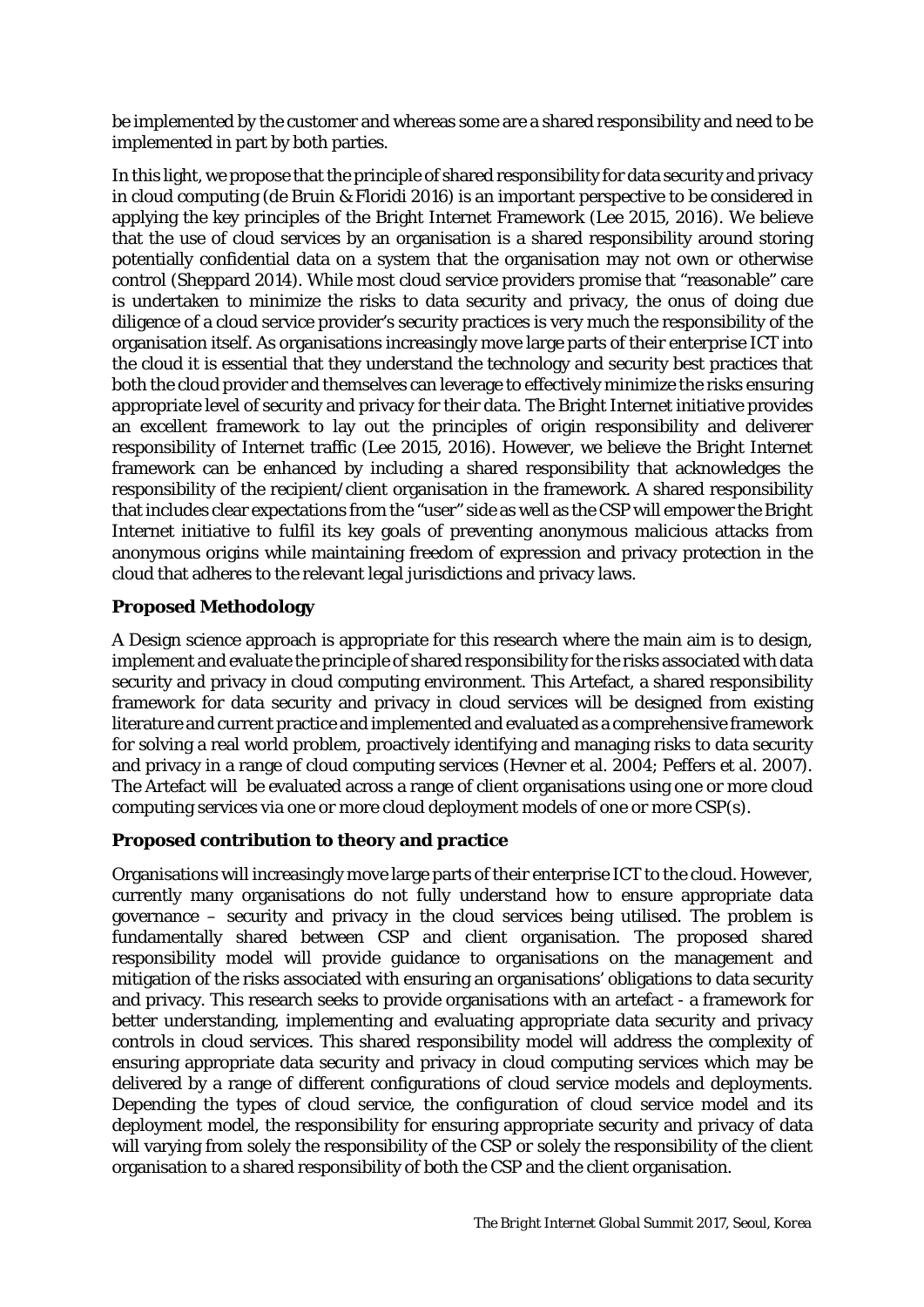#### **References**

Al Morsy, M., et al. (2010). An Analysis of the Cloud Computing Security Problem, pp. 1-6. APSEC 2010 Cloud Workshop, 30th Nov 2010. , Sydney, Australia.

AWS (2017). "https://aws.amazon.com/compliance/shared-responsibility-model/." Accessed on 20th September 2017, 2017, available from https://aws.amazon.com/compliance/shared-responsibility-model/.

Chen, D. and H. Zhao (2012). Data Security and Privacy Protection Issues in Cloud Computing. Proceedings of the 2012 International Conference on Computer Science and Electronics Engineering - Volume 01, IEEE Computer Society: 647-651.

Cloud Security Alliance (2017). "Security Guidance for Critical Areas of Focus in Cloud Computing." Accessed on 20th November, 2017, available from [https://cloudsecurityalliance.org/download/security-guidance-v4/.](https://cloudsecurityalliance.org/download/security-guidance-v4/)

Cloud Security Alliance, C. S. (2016). "The Treacherous 12 - Top Threats to Cloud Computing." accessed on 20th October 2017, 2017, available from [https://cloudsecurityalliance.org/group/top-threats/.](https://cloudsecurityalliance.org/group/top-threats/)

- Cloud Security Alliance (2013). "The Notorious Nine: Cloud Computing Top Threats in 2013." accessed on 8th September 2017, 2017, available from https://downloads.cloudsecurityalliance.org/initiatives/top\_threats/The\_Notorious\_Nin e\_Cloud\_Computing\_Top\_Threats\_in\_2013.pdf.
- de Bruin, B. and L. Floridi (2017). "The Ethics of Cloud Computing." Science and Engineering Ethics **23**(1): 21-39.
- Google (2017). "Google Cloud Platform: Customer Responsibility Matrix." Accessed on 10th November 2017, 2017, accessible from

https://cloud.google.com/files/PCI\_DSS\_Shared\_Responsibility\_GCP\_v32.pdf.

Grance, T. and W. Jansen. "Guidelines on Security and Privacy in Public Cloud Computing ". Accessed on 10th September 2017, 2017, available from

[https://www.nist.gov/publications/guidelines-security-and-privacy-public-cloud](https://www.nist.gov/publications/guidelines-security-and-privacy-public-cloud-computing?pub_id=909494)computing?pub\_ $id=909494$ .

- Hevner, A., et al. (2004). "Design science in information systems research." MIS Quarterly **28**(1): 75-105.
- Hussain, S. A., Fatima, M., Saeed, A., Raza, I. and Shahzad, R. K. (2016). "Multilevel classification of security concerns in cloud computing." Applied Computing and Informatics **13**: 57-65.
- ISO/IEC (2014). ISO/IEC 17789: Information technology Cloud computing Reference architecture, ISO/IEC.
- Lee, J. K. (2015). "Research Framework for AIS Grand Vision of the Bright ICT Initiative." MIS Quarterly **39**(2): iii-xii.
- Lee, J. K. (2016). "Invited Commentary Reflection on ICT-enabled Bright Society Research." Information Systems Research **27**(1): 1-5.
- Liu, Y., Sun, Y., Ryoo, J., Rizvi, S. and Vasilakos, A. V. (2015). "A Survey of Security and Privacy Challenges in Cloud Computing: Solutions and Future Directions." Journal of Computing Science and Engineering, 9(3): 119-133.
- Luo, X., Yang, L., Hao, D., Liu, F. and Wang, D. (2014). "On Data and Virtualization Security Risks and Solutions of Cloud Computing " Journal of Networks 9(3).
- Mell, P. and Grance, T. 2011. The NIST Definition of Cloud Computing, accessed on October 24, 2017, available at: [http://csrc.nist.gov/publications/nistpubs/800-](http://csrc.nist.gov/publications/nistpubs/800-%20145/SP800-145.pdf) 145/SP800- [145.pdf.](http://csrc.nist.gov/publications/nistpubs/800-%20145/SP800-145.pdf)
- Microsoft (2017). "Azure PCI DSS 3.2 Responsibility Matrix 2017." Accessed on 20th October 20107, 2017, accessible from https://gallery.technet.microsoft.com/Azure-PCI-DSS-Responsibilit-02d4b4b2.
- PCI DSS (2013). "PCI DSS Cloud Computing Guidelines." Accessed on 20th October 2017, 2017, available from

[https://www.pcisecuritystandards.org/pdfs/PCI\\_DSS\\_v2\\_Cloud\\_Guidelines.pdf.](https://www.pcisecuritystandards.org/pdfs/PCI_DSS_v2_Cloud_Guidelines.pdf)

Payment Card Industry (PCI) Security Standards Council (SSC) (2017). "Payment Card Industry Data Security Standard: Requirements and Security Assessment Procedures."